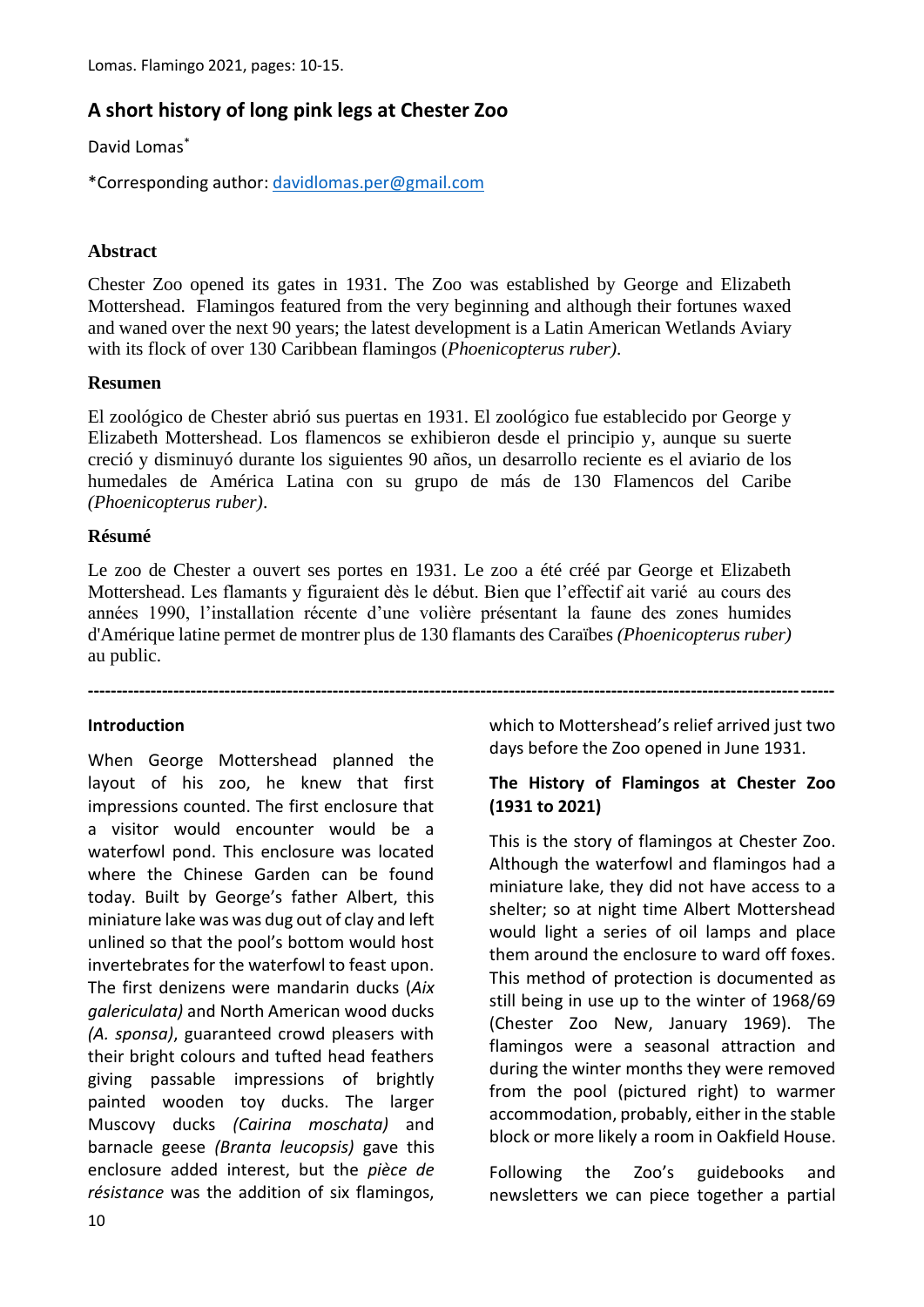Lomas. Flamingo 2021, pages: 10-15.

history of flamingos at Chester. The original mini-flock of flamingos probably lived for three or four years, we know that they were still present when the Chester Zoological Society was formed in 1933, but are probably absent by 1937 when the first edition of the *Our Zoo* newsletter is published and they are certainly absent from the list of animals available for adoption in late 1939. Additionally, perhaps because the pond was not lined, it is later described as an "unsightly drop of water" (Our Zoo News No. 17, March 1939) and the wildfowl are re-homed in a naturally occurring pond.



The species of these first flamingos is unspecified. During the 90-year span of this story, the taxonomy and naming of flamingos has morphed. To simplify the story telling for both the teller and the reader, I have been consistent in the use of common names for all six IUCN recognised species of flamingo. The main species this affects is the Caribbean flamingo (*Phoenicopterus ruber)* which is also referred to as the rosy and Cuban flamingo. I have substituted original common names used in newsletters and guidebooks with "Caribbean" throughout.

The post-World War II years saw a rapid expansion of the Zoo, including the development of two bear pits and a sea lion (now giant otter) pool. Almost incidental to the creation of these enclosures were the development of pools for beavers and flamingos. Together, along with the original reptile house, they occupy a footprint that today forms the penguin enclosure. Water flowed from the sea lion pool, via filter beds, through to the flamingos then onto the beavers before making its way over a weir into a newly created lake. The first published visitor map appears in the June 1948 edition of *Our Zoo News & Guide.* That map is handdrawn and a stylised version of the relevant section showing the location of the flamingos is included below, alongside a similar map of the same area from 1962. The maps do not reflect exact split between land and water in many of these enclosures, including those of the flamingos, this is because it is not recorded in the original source material.



In 1948, there were just two flamingos and we know that they were West African which probably makes them greater flamingos (*P. roseus*)*.* The birds are described as "large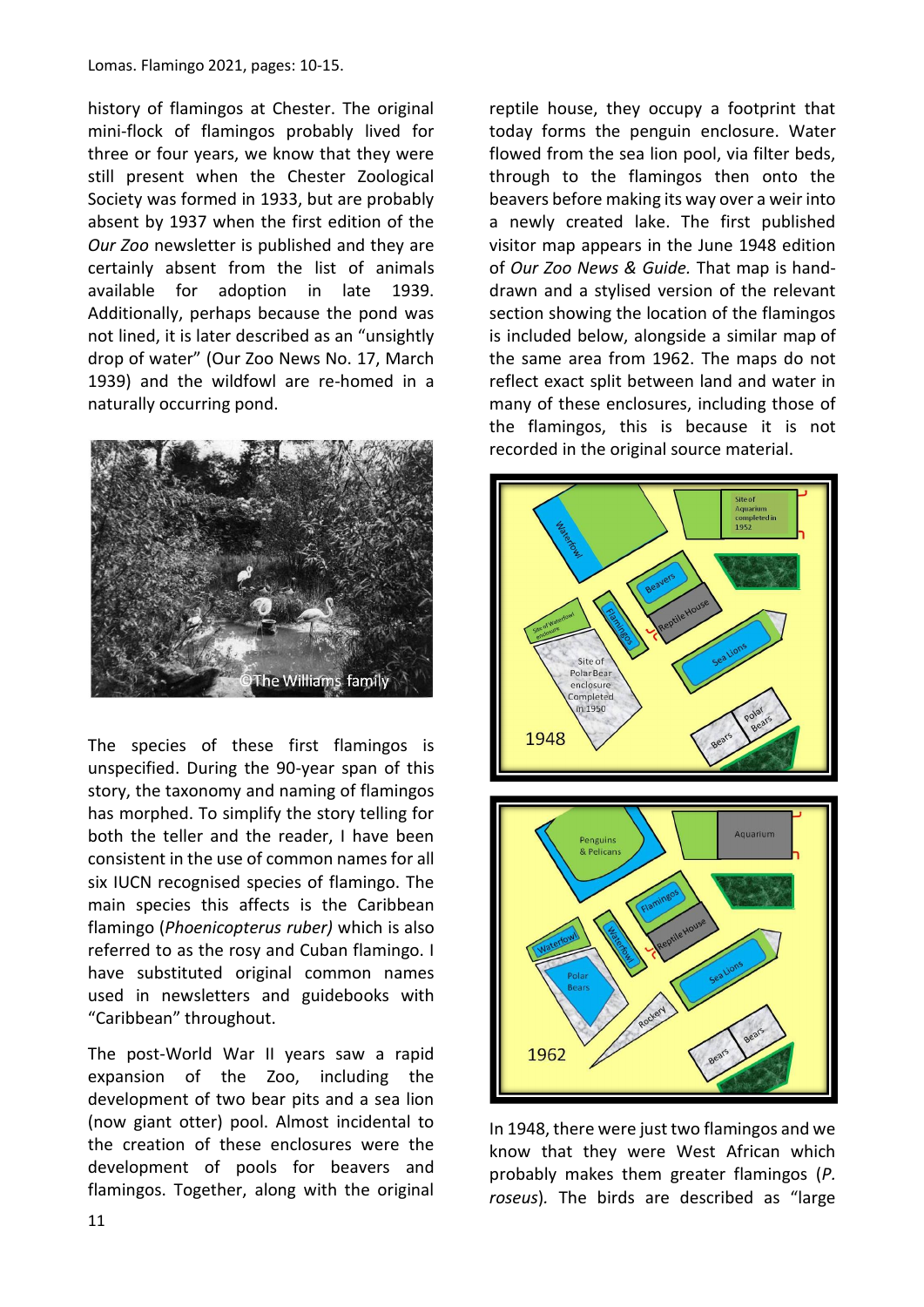white birds" (Our Zoo News No. 89, December 1948) so along with the fact that greater flamingos were more popular in collections at that time, it all but confirms that they were the greater species. The flamingos shared their pool with ibis and had to be wintered in a more sheltered area.

Work on the new polar bear enclosure began in December 1949 with an adjoining pool was designated for flamingos but it is unclear whether the birds ever occupy this new pool as the zoo reports difficulty in obtaining new flamingos and their 1948 pool is later redesignated for penguins. From mid-1951 until 1957, zoo maps no longer feature flamingos, and their pool is now occupied by penguins (Our Zoo News No. 113, August 1952). Flamingos are also absent from a stock list published in 1955.

Moving forwards to September 1957, we see find the importation of "a number of lesser flamingos (*Pheoniconaiais minor*) from East Africa". These wild-caught birds were immature birds measuring 18 inches (45cm) and came from Lake Elementita in Kenya. These juvenile birds may have been misidentified as during a review of the flamingo flock in 1980 a newsletter article refers to the arrival of greater flamingos in 1957, five of which were still at the zoo in 1980.

Alternatively, the arrival date of the greater flamingos in the 1980 flock may have been incorrectly recorded. Lake Elementita is home to both lesser and greater flamingos, however it is said that it is difficult to distinguish between the juveniles of these species. During the 1957/58 winter these African flamingos resided in the Pygmy Hippo House and by the following summer they were sharing a pool with Caribbean flamingos, scared ibis *(Threskiornis aethiopicus)*, "wood Ibis" *(*wood stork, *Mycteria americana)* and some African ducks.

By 1963, it is reported that although the flamingos are building nests, but are not laying any eggs (see photo right). Captive breeding of flamingos was still relatively uncommon, with Basel Zoo recording the first European breeding of Chilean flamingos (*Phoenicopterus chilensis*) in 1958 and the world's first breeding of greater flamingos a year later. There is an update on Chester's breeding attempts in 1964 when it is reported that besides continued nest building, a single egg had been laid. The Zoo's flamingo flock now consists of lesser, greater and Caribbean flamingos. The birds over-winter in wooden houses where there is supplementary heating provided by infra-red heating lamps.



Referring to the 1948 map above, in 1954 the beavers were transferred to a new enclosure after it was discovered that they tunnelled under the Reptile House. By 1964/65 the Reptile House is no longer in use; the former beaver pool has been adapted for flamingos; and the old flamingo pool is now a general waterfowl enclosure. In the spring of 1966, the existing flock of 11 flamingos is augmented by a fourth species of flamingo: six Chilean flamingos. Across the drive from the flamingo pool the waterfowl enclosure is home to pelicans and penguins.

By 1969 this waterfowl enclosure has become home to the mixed species flock of flamingos, and it is here that flamingos still reside today. During the same year four more Caribbean flamingos are added to the Zoo's flock, swiftly followed by 15 more Chilean flamingos. By 1970 further attempts were being made to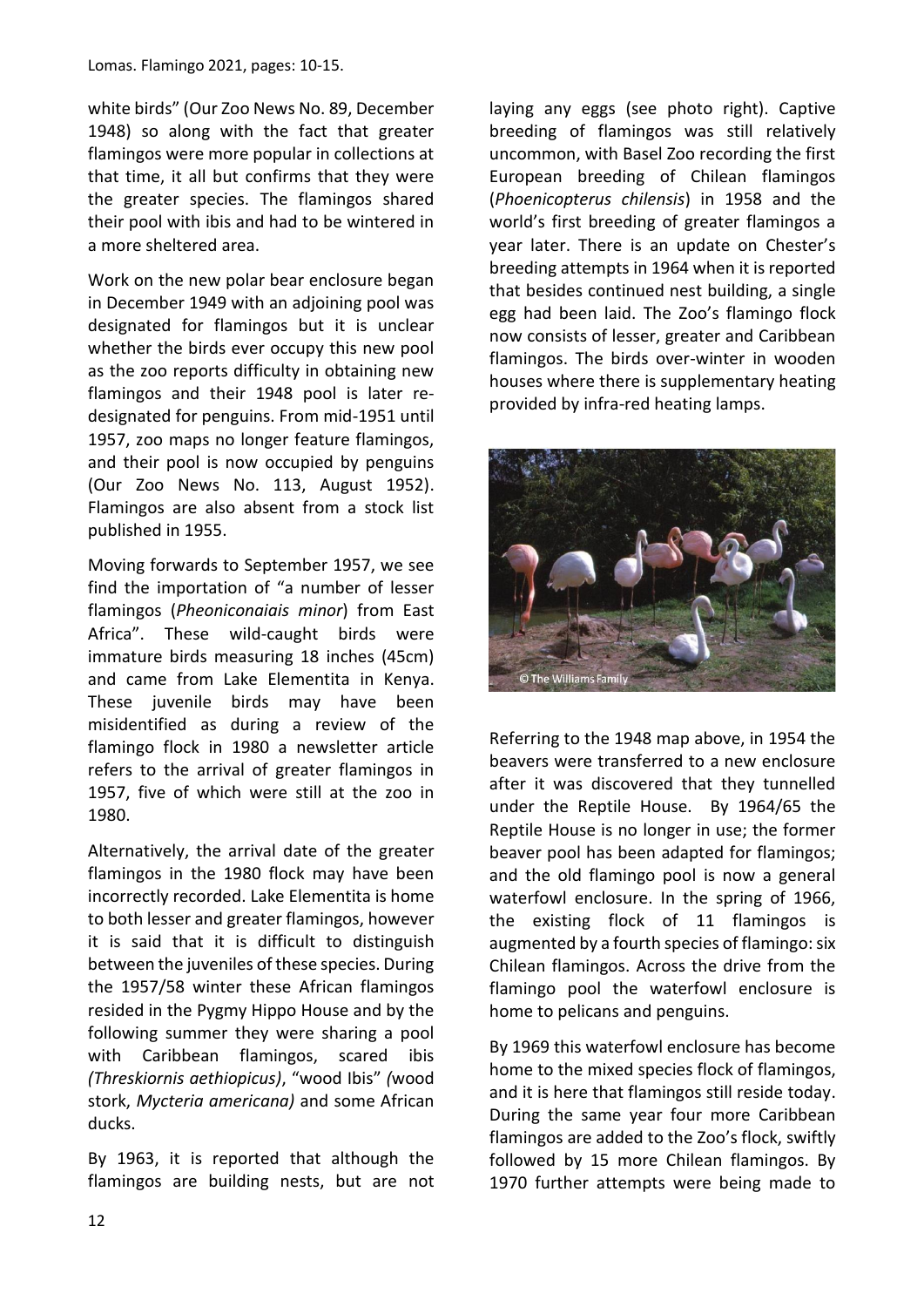breed the flamingos, recognising that for breeding that their lake requires to be a specific depth, so the birds find their pool is deepened with steps cut into the bank.

Flock building continues with the addition of several Chilean flamingos in 1970. The following summer, Mottershead completes a full house of flamingo species with the addition seven James's (puna) *(Phoenicoparrus jamesi)* and three Andean flamingos *(P. andinus)*.

## **Review of the flamingo population**

George Mottershead passes away in May 1978 and is succeed by Dr Michael Brambell as Director. Brambell is determined to give the Zoo a stronger conservation focus and develop its breeding programmes. An early Bramwell appointment is Peter Stevens as Curator of Birds.

Together Bramwell and Stevens review their flock and their enclosure. In 1979, four more Caribbean flamingos arrive. The flock (see Table 1) has representatives from all six species including the five greater(?) flamingos from the original wild-caught import from Lake Elementita back in 1957.

| Species (April 1980) | <b>Number of birds</b> |
|----------------------|------------------------|
| Chilean flamingo     | 19                     |
| Greater flamingo     | 5                      |
| Caribbean flamingo   | 11                     |
| Lesser flamingo      | 1                      |
| Andean flamingo      | 1                      |
| James' flamingo      |                        |

The outcomes of the review are that the singletons are sent to the Wildfowl Trust at Slimbridge; the greater flamingos are to be transferred to another zoo; and Chester would henceforth concentrate on keeping just two species - the Chilean and Caribbean species. A similar pattern is seen across the late '70s and into the 1980s, with zoos across the world moving single birds or small groups to try and create breeding flocks of the rarer flamingo species.

The flamingo pool is redesigned to include a single large island surrounded by a shelf of shallow water to facilitate nest building and a fall-off to deeper water to support the mating of the birds. This enclosure is surrounded by a fox proof fence. It is acknowledged that it will take a year of two for this new enclosure to mature. The year is 1980. New indoor winter quarters were built complete with a heated pool. The building work on the new pool was completed under the supervision of George Mottershead's son-in-law: Fred Williams, which fits very neatly into and the Mottershead family's approach for Chester Zoo: 'Always Building'.

Despite the improvements to the flamingo enclosure, breeding success continues to elude the Zoo. Newsletters acknowledge that there needs to be a minimum of 20 birds with near equal numbers of male and females to enable pairing off. Further birds arrive, including six from Whipsnade in 1982. Then, in 1987 and 1988 patience and perseverance are rewarded with the Zoo's first successful rearing of Chilean flamingos. Since then, almost without fail, both species have continued to breed. In 2000 there were 51 Caribbean and 53 Chilean flamingos; by 2018 this rises to 119 and 103 respectively (Chester Zoo Annual Reports 2000 and 2018).



The Zoo's present flamingo indoor accommodation was built in 2007/08 (see 2021 photo below). In the photograph, the pink display panels are removable and are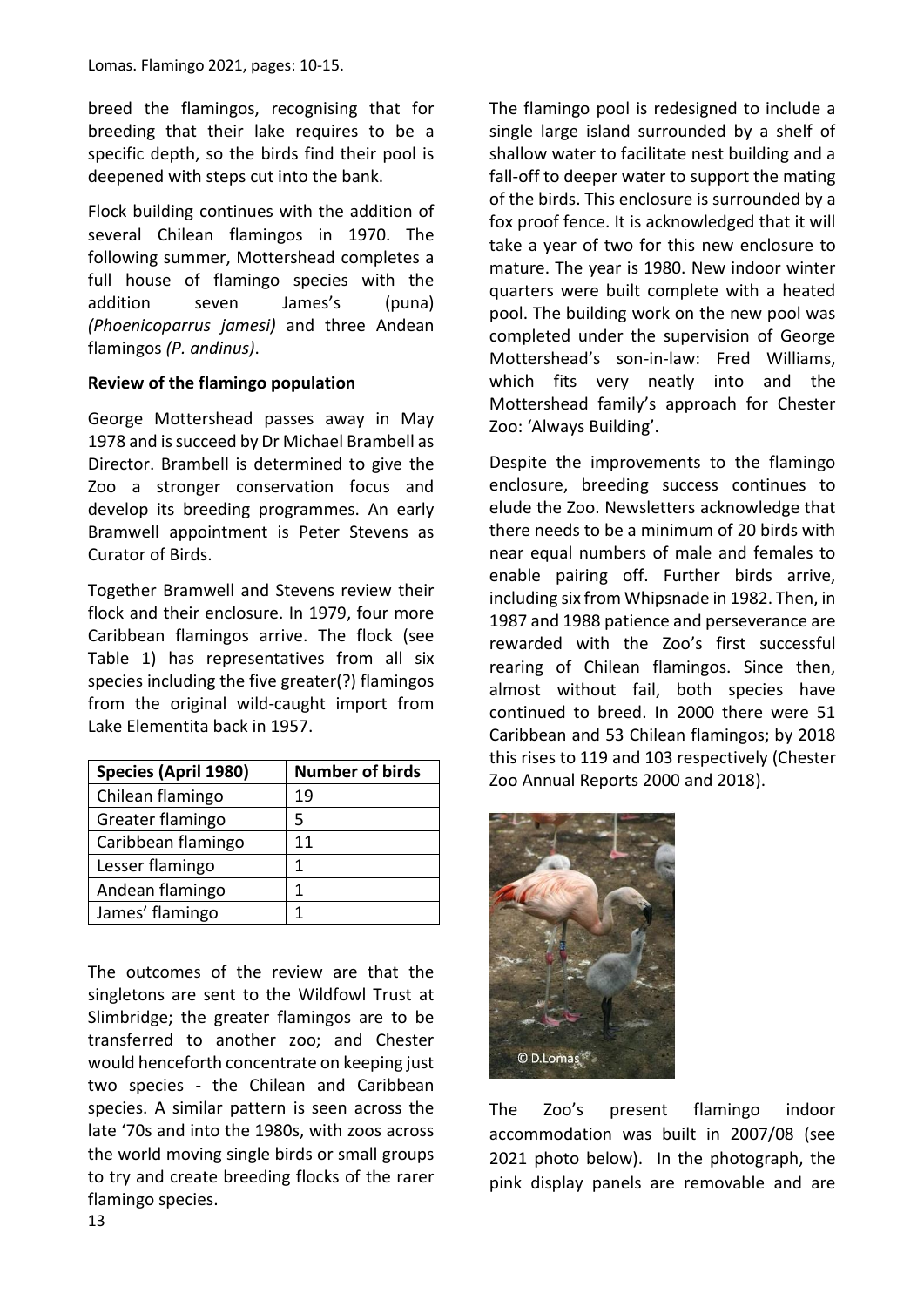masking viewing windows. Inside the building is divided to provide separate accommodation for the Caribbean and Chilean flamingos which then have access to their separate pools. Shortly after the completion of the building, the practice of pinioning ceases, with flight capable birds, including all reared juveniles were transferred to other collections (see Chester Zoo Conservation & Science Newsletter June 2021). In 2019, after 54 continuous years at the zoo, the flock of Chilean flamingos is divided and distributed to Jersey Zoo, Birdland and DierenPark Amersfoort, in the Netherlands (see Chester Zoo's "Z Magazine" Summer 2019). This was in preparation for the creation of a new mixed species enclosure which would feature only a single species of flamingo: the Caribbean.



#### **Current flamingo housing at Chester Zoo**

Ninety years after the first flamingo pool was dug, a new enclosure on the area of combined flamingo pools opened. It's a visitor walkthrough netted exhibit for Latin American wetland birds including a flock of 130 Caribbean flamingos- the original flock being augmented with juveniles from Copenhagen. The flock also includes at least one bird that was resident at Chester Zoo in the 1960s!

The salient features of the Latin American Walkthrough Aviary are illustrated in a stylised diagram at the end of this article. Features of note include the repurposing of the Chilean part of the Flamingo House for the waterfowl. There is a dedicated shallow feeding pool for the flamingos which is drained, cleaned and refilled daily, while the main pool has aerators strategically placed to circulate the water in a clockwise direction.

The visitor flow is one way, from east to westthey enter and leave through visitor-operated double-gate systems. The educational and interpretation stands are under cover. On two sides of the enclosure there are shrubs and bushes which accommodate nesting boxes for the ducks; and small nesting platforms have been mounted in the trees for the scarlet ibis (*Eudocimus ruber)*. Having a netted aviary eliminates the mixing of local wildfowl with the consequences of less competition for food and space as well as avoiding faeces contamination. The enclosure is predatorproof.

Aside from the scarlet ibis, the Caribbean flamingos' companions are roseate spoonbills *(Platalea ajaja)*, as well as Argentine ruddy ducks *(Oxyura vittata)*, puna teal *(Spatula puna)*, black-bellied whistling ducks *(Dendrocygna autumnalis)*, black-necked stilts *(Himantopus mexicanus*), Orinoco geese *(Neochen jubata);* and perhaps just for old times' sake (but probably coincidently) a pair of Muscovy ducks.

#### **Acknowledgements**

This is a revised and updated version of an article first published in Keeper Contact (No. 166, December 2020).